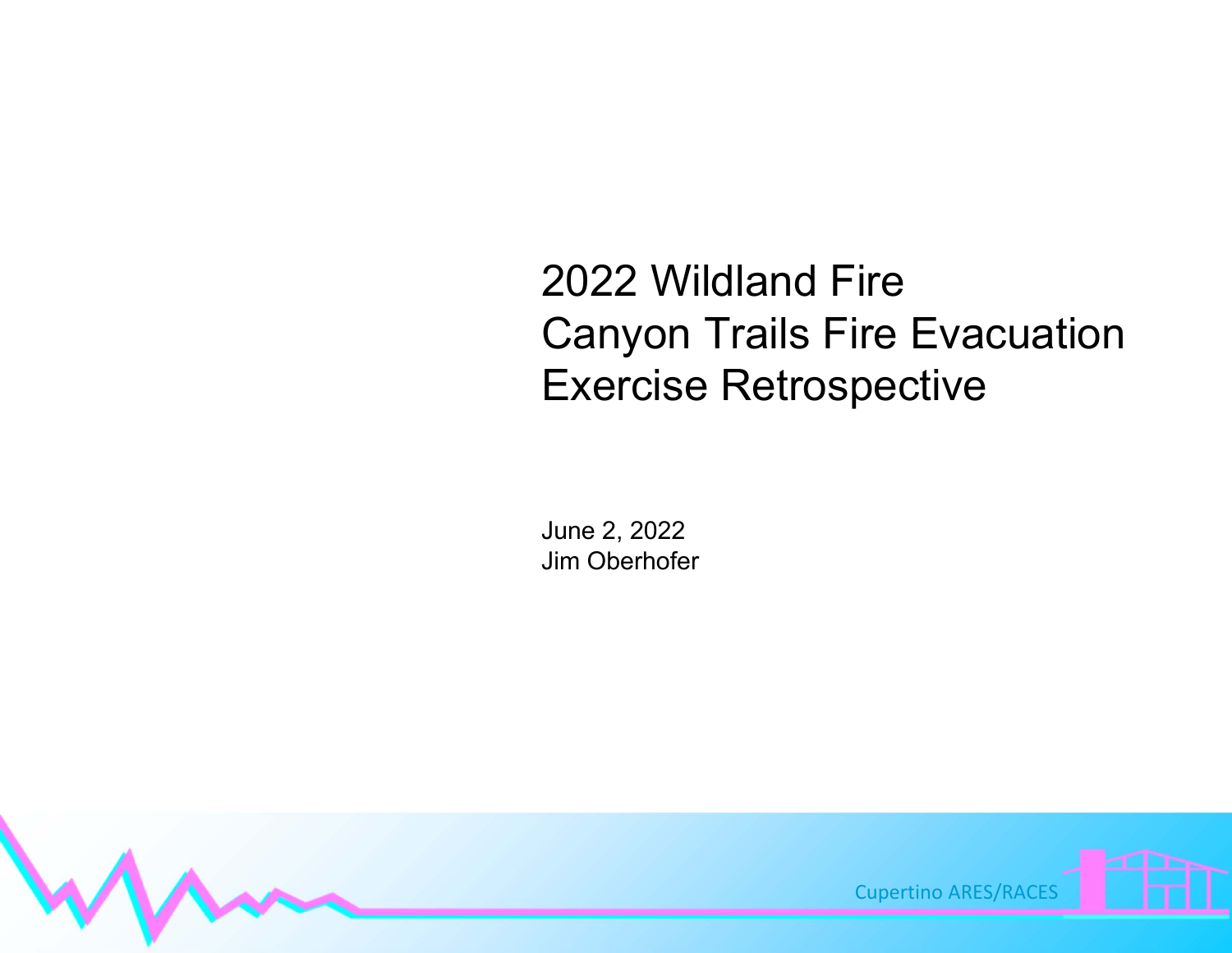## **Topics**

- 1. CUP-22-39T Exercise
- 2. Summary of Findings
- 3. Observations

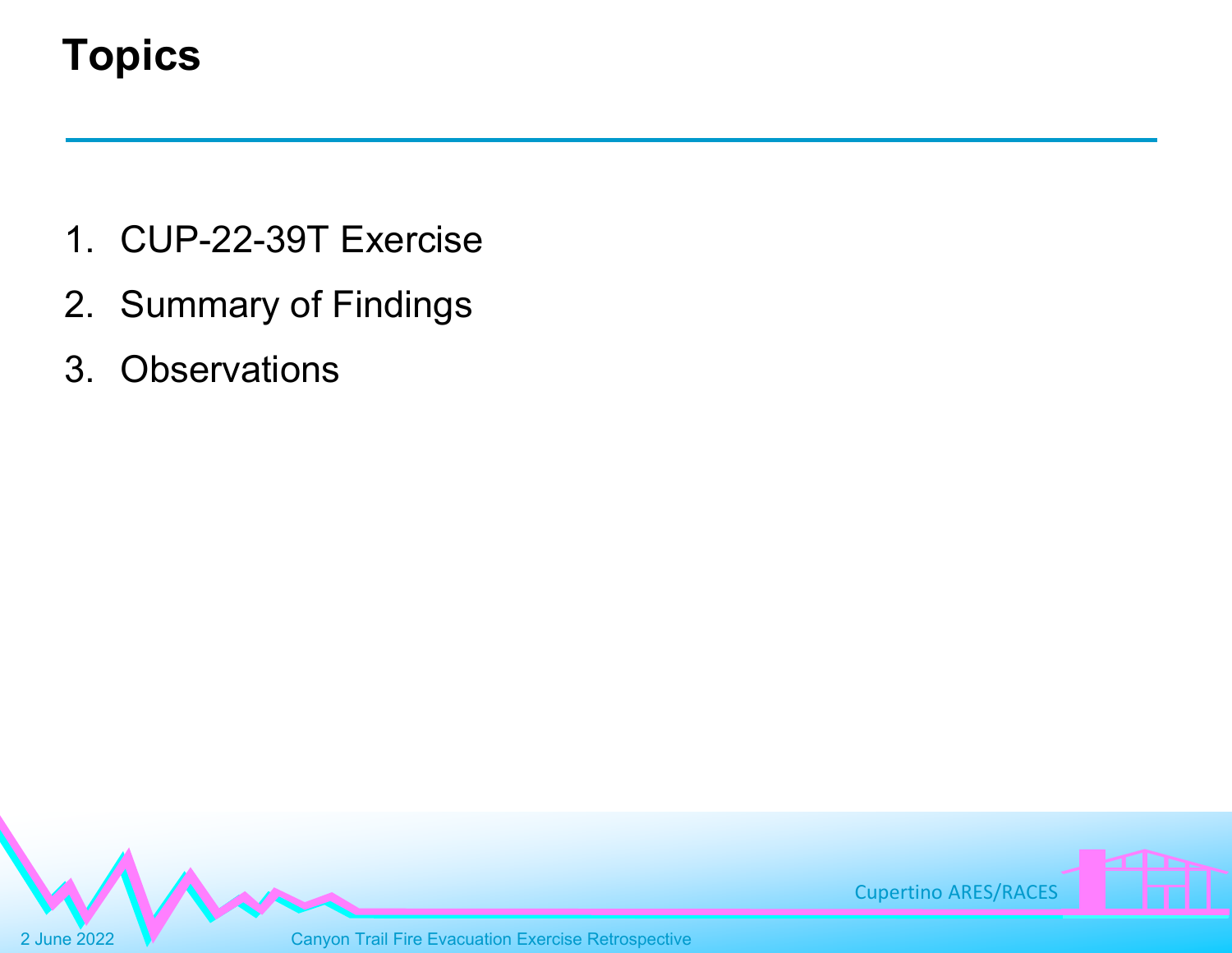## *Objectives*

- 1. The radio resource nets are operated per standard operating procedures.
- 2. Voice messages are passed by radio between field RACES teams and the Incident Command Post (ICP).
- 3. Voice messages are passed between neighborhood radio volunteers and the local ARK.
- 4. Voice & digital messages are passed between the ICP and County EOC.
- 5. Execute the Demob Process for all responders per the current procedure.

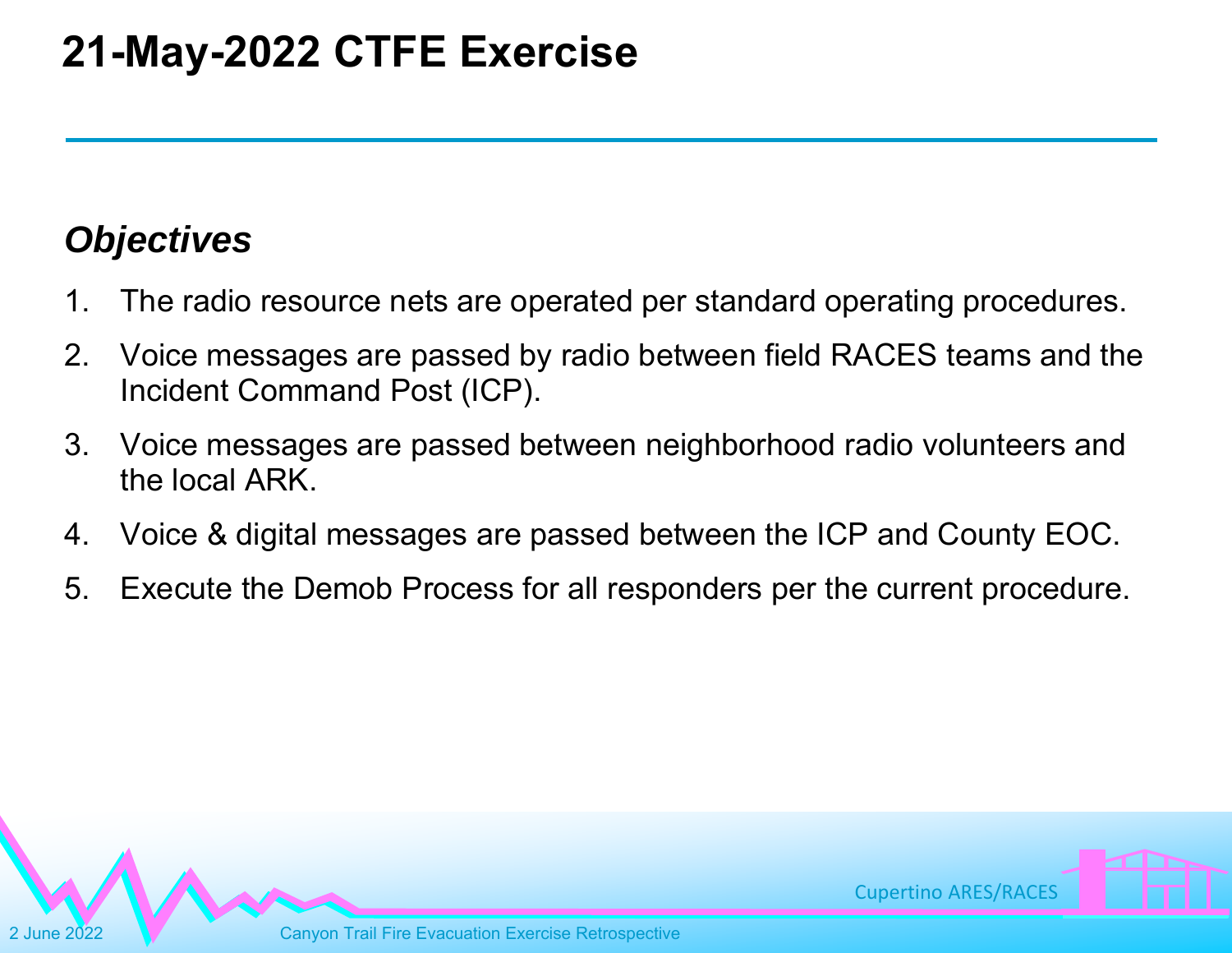## **CUP-22-39T Timeline** (from ICS-214's)

| <b>Time</b> | <b>Description, Notes, Comments</b>            |
|-------------|------------------------------------------------|
| 0700        | <b>Retrieve Comm 469</b>                       |
| 0725        | Comm 469 arrived at Monta Vista Fire Station   |
| 0806        | Begin Packet Radio station setup               |
| 0828        | Packet Radio setup complete                    |
| 0900        | Scenario overview, Safety Briefing             |
| 0925        | Made assignments                               |
| 0928        | <b>CARES Emergency Net activated</b>           |
| 0945        | Opened Neighborhood FRS/GMRS net               |
| 1000        | Begin County RACES comm operations             |
| 1006        | <b>Checked in to County Packet Net</b>         |
| 1110        | <b>Begin Demob setup</b>                       |
| 1115        | <b>End of Exercise announced</b>               |
| 1122        | Shut down County RACES comm operations         |
| 1126        | Checked out of County Packet Net               |
| 1130        | Closed Neighborhood FRS/GMRS net               |
| 1145        | Completed Demobilization; shut down Demob Unit |
| 1300        | Returned Comm 469 to Service Center            |

Cupertino ARES/RACES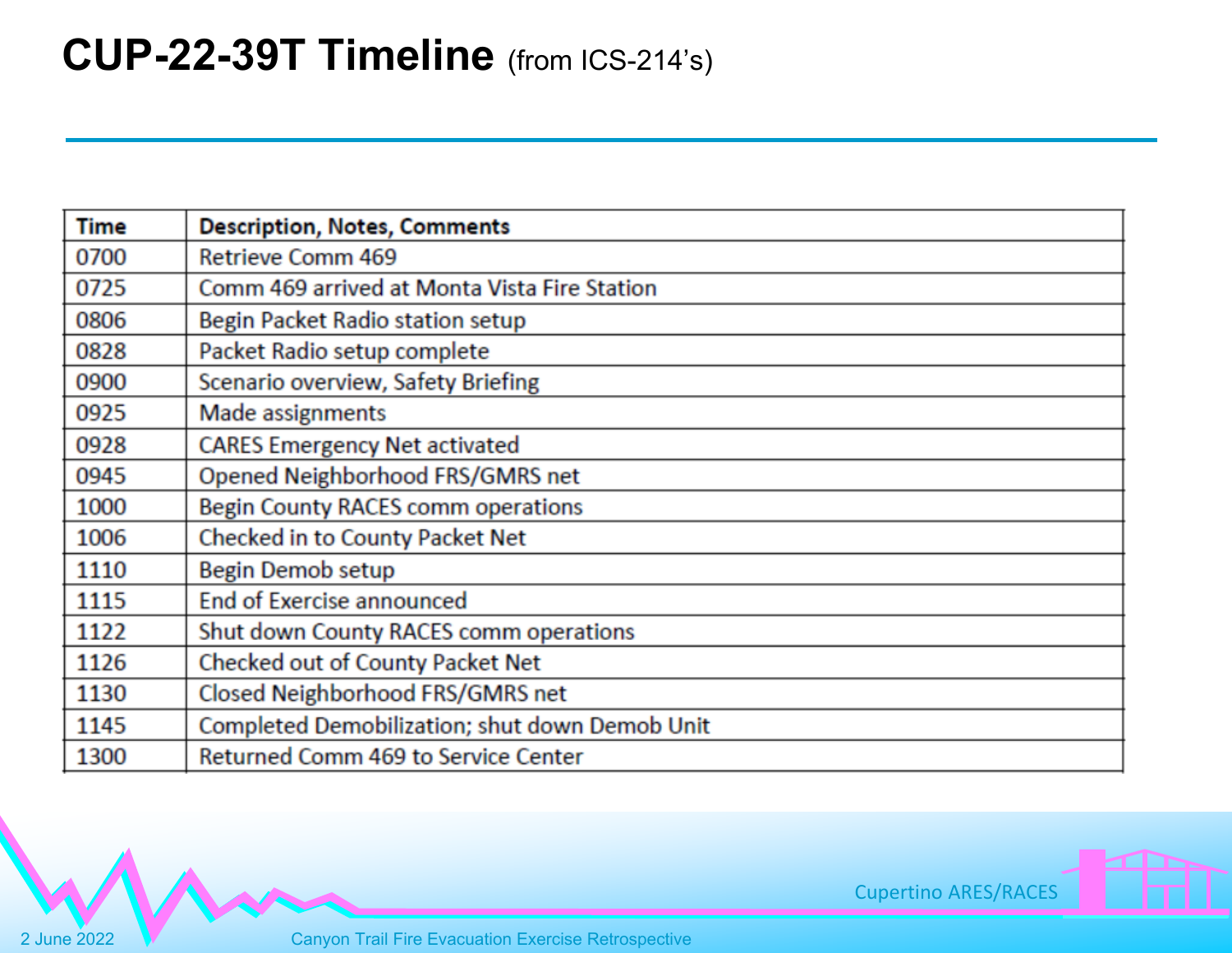## **By the Numbers**

| <b>Volunteer hours:</b><br><b>CARES</b><br>CERT / BL / NW | 73 hours<br>42 hours                              |
|-----------------------------------------------------------|---------------------------------------------------|
| Total participants:<br><b>Field Posts staffed:</b>        | 28 (CARES:17, CERT/BL/NW: 12)<br>$\boldsymbol{4}$ |
| Neighborhoods staffed:                                    | 4                                                 |
| <b>Senior Residences staffed:</b>                         | 3                                                 |

Cupertino ARES/RACES

2 June 2022 V Canyon Trail Fire Evacuation Exercise Retrospective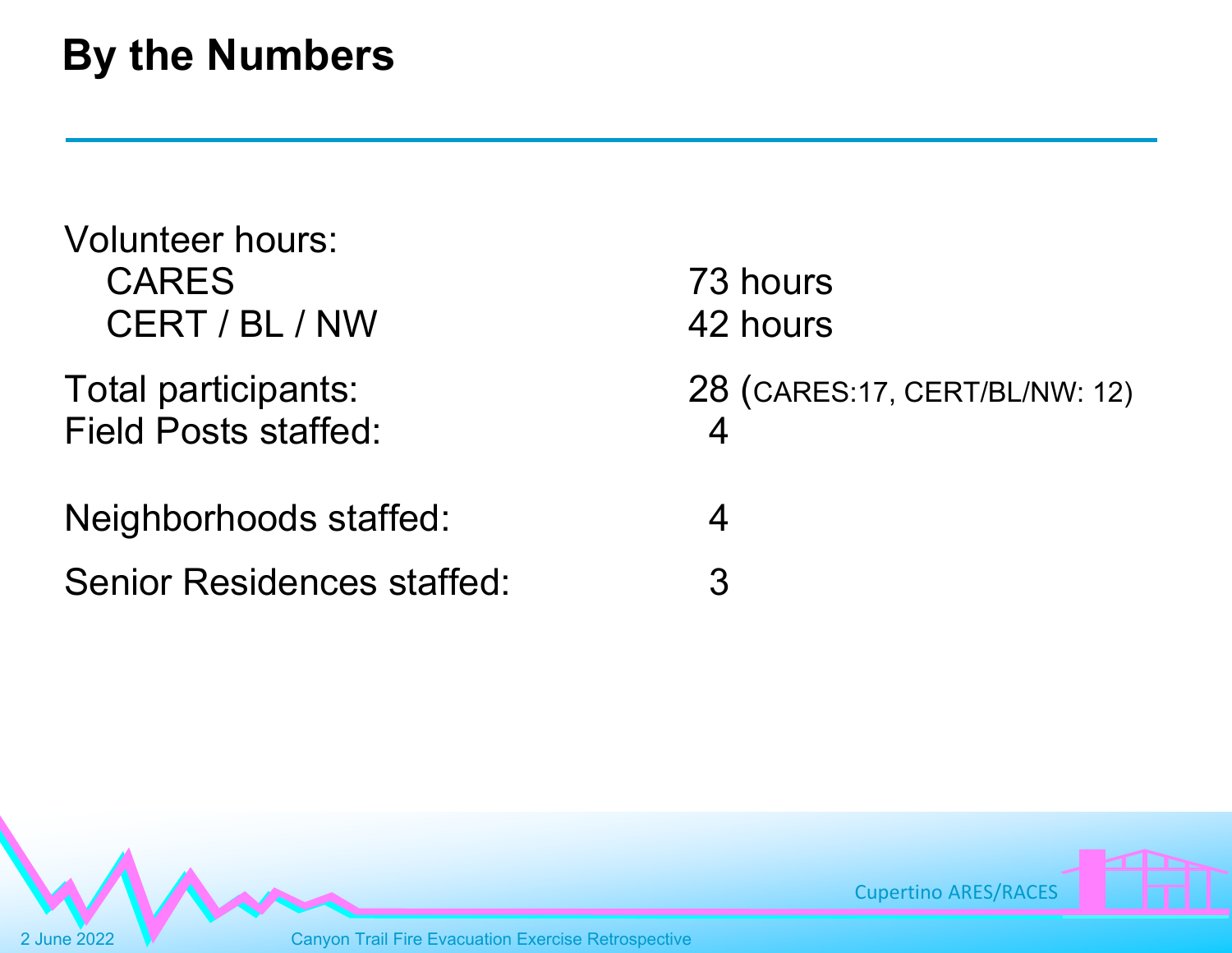# **Summary of Findings**

#### **1. Plausible scenario**

Cupertino's location against the foothills, recent state-wide fire events, and the resulting evacuations point to the need to ensure our community is ready.

#### **2. A meaningful neighborhood volunteer mission**

When faced with a real need, neighborhood teams see the need and value in organization, communications, and procedures.

### **3. Deployment within an Evacuation Zone**

Without agreements in place with public safety agencies, it is unlikely that volunteers will be allowed into an evacuation zone once the evacuation order is issued.

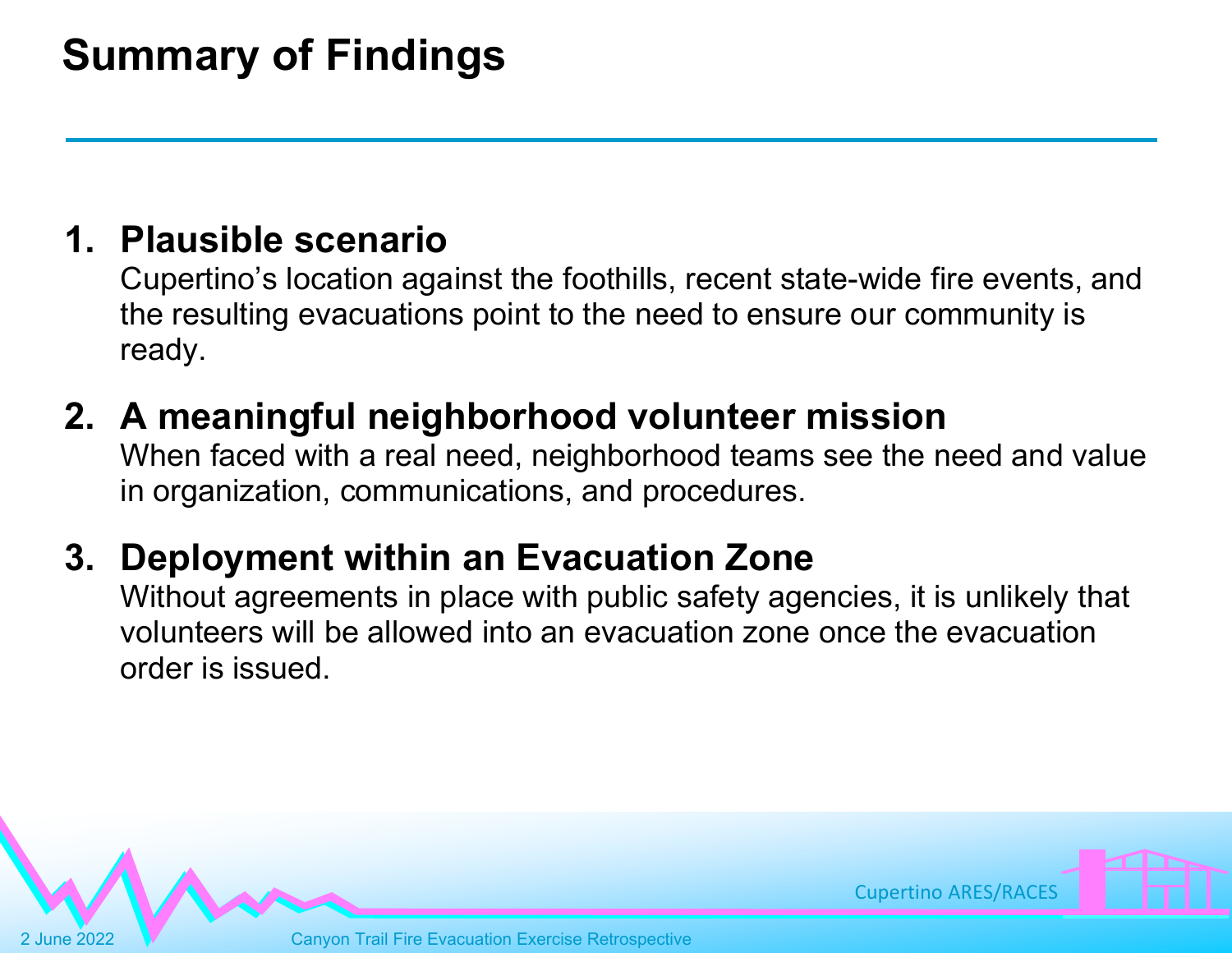## **Observations**

### **Training**

- 1. Update field procedures/training clarify when to use the Resource Net.
- 2. Update NCO procedures/training on how to handle missing field operators.
- 3. Develop training for handling Field‐originated and NCO‐received Informal messages.

#### **Procedures**

- 1. Define Field Resource Tracking
- 2. Revisit radio operations and how C469 staffing will occur, esp considering COVID

#### **Documentation**

- 1. Complete the Shift Supervisor Handbook
- 2. Update Field and NCO message handling and documentation procedures for 3rd Party, Informal, and Operational messages

Cupertino ARES/RACES

**Canyon Trail Fire Evacuation Exercise Retrospective**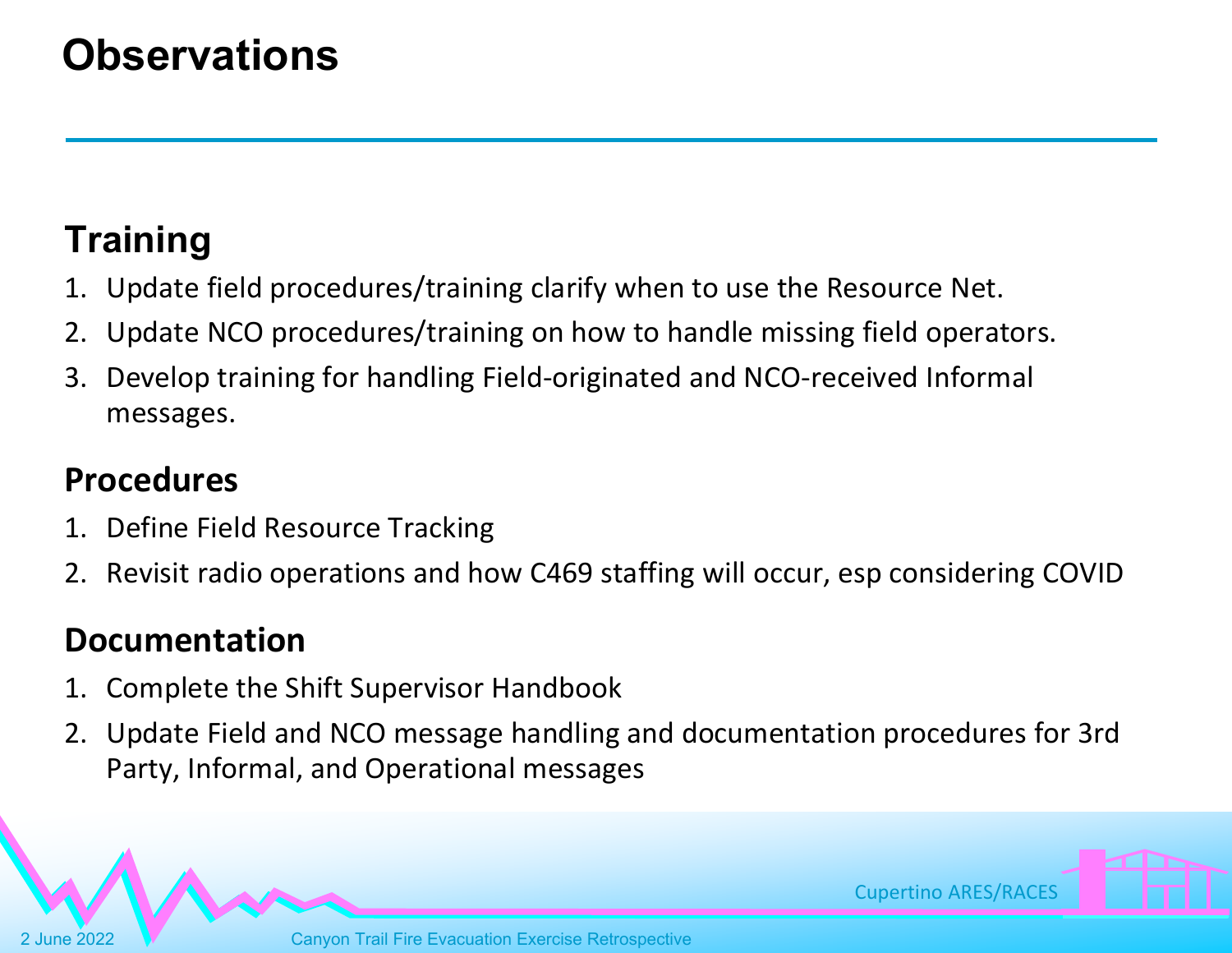## **Observations**

## **Equipment**

- 1. Reconfigure the packet TNC to make it accessible from the C469 LAN.
- 2. Replace the Monta Vista ARK GMRS roof antenna to improve coverage.

#### **Neighborhood Volunteers**

- 1. Develop Message Passing training for Neighborhood responders.
- 2. Develop the neighborhood evacuation playbook.
- 3. Engage Cupertino's south‐facing neighborhoods (zones CUP‐E029 thru CUP‐E034) and run this exercise again.

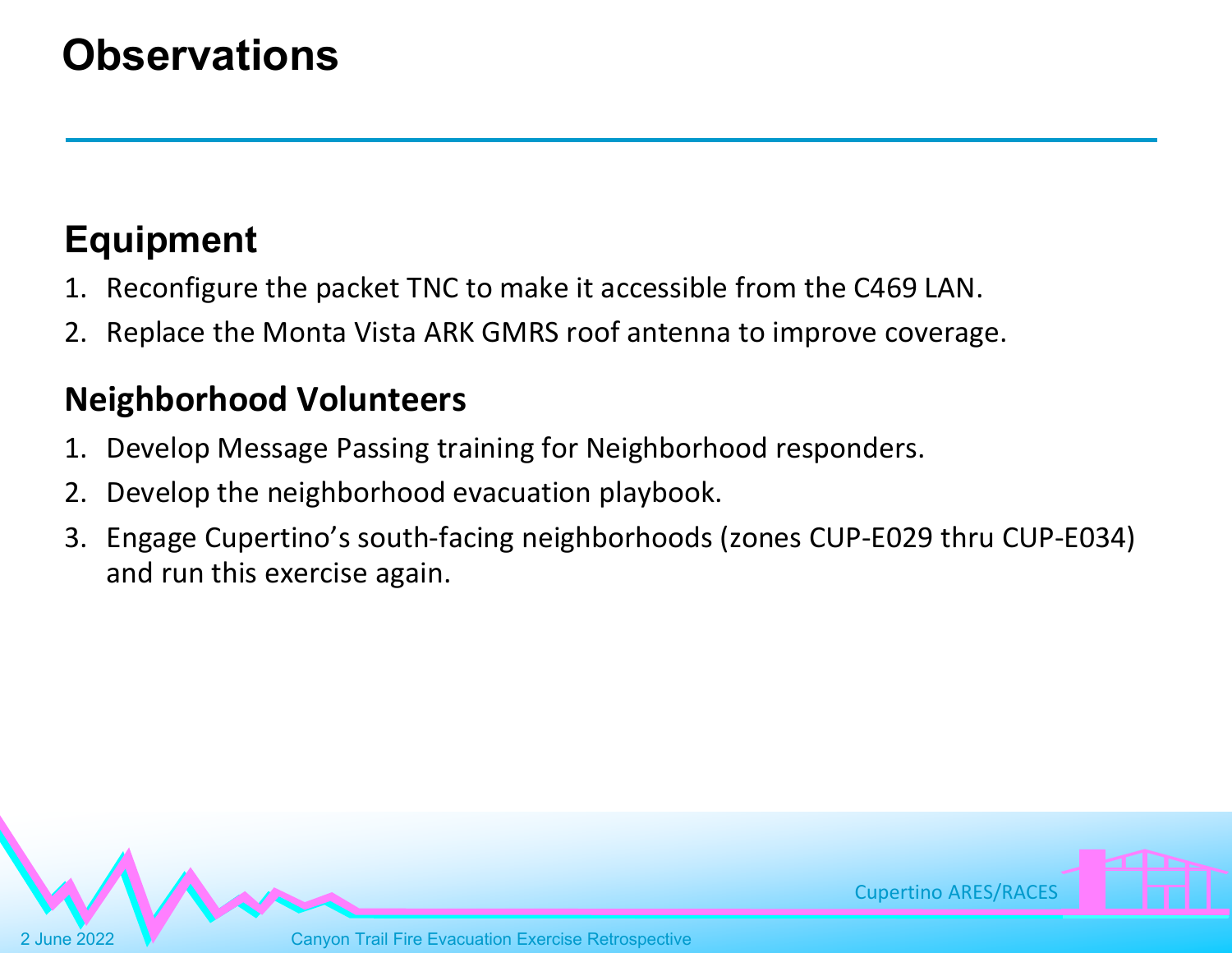## **After Action Report**

See the After Action Report for all the details….

#### **After Action Report** 2022 Canyon Trail Fire Evacuation Exercise

#### Overview

|                                        | Description: Wildfire Evacuation & Communications Exercise             |
|----------------------------------------|------------------------------------------------------------------------|
|                                        | Event Type: Cupertino Citizens Corp, Affiliated Volunteers             |
|                                        | Event Name 2022 Canyon Trail Fire                                      |
| <b>Activation No: CUP-22-39T</b>       |                                                                        |
| <b>Managing Entity: Cupertino ARES</b> |                                                                        |
|                                        | Event Date: 21 May 2022                                                |
| Report Date: 1 June 2022               |                                                                        |
| <b>Report Revision: REVIEW</b>         |                                                                        |
|                                        | Submitted by: J.Oberhofer, J.Halchin, S.Hill, T.Kang, K.Foot, A.Boleda |

#### Requirements for Reporting<sup>1</sup>

Completing an After-Action Report is part of the required California SEMS reporting p Emergency Services Act, Section 8607 (f) mandates that the Office of Emergency Serv cooperation with involved state and local agencies complete an After-Action Report after each declared disaster. Section 2450 (a) of the SEMS Regulations states that.

**Cupertinoares.org > Exercises & Events > CUP-22-39T** 

rnor proclaims a st te and transmit an as specified in the he after-action re 15. succested

**https://www.cupertinoares.org/docs/CUP-22-39T-CTFE-AAR.pdf**



2 June 2022